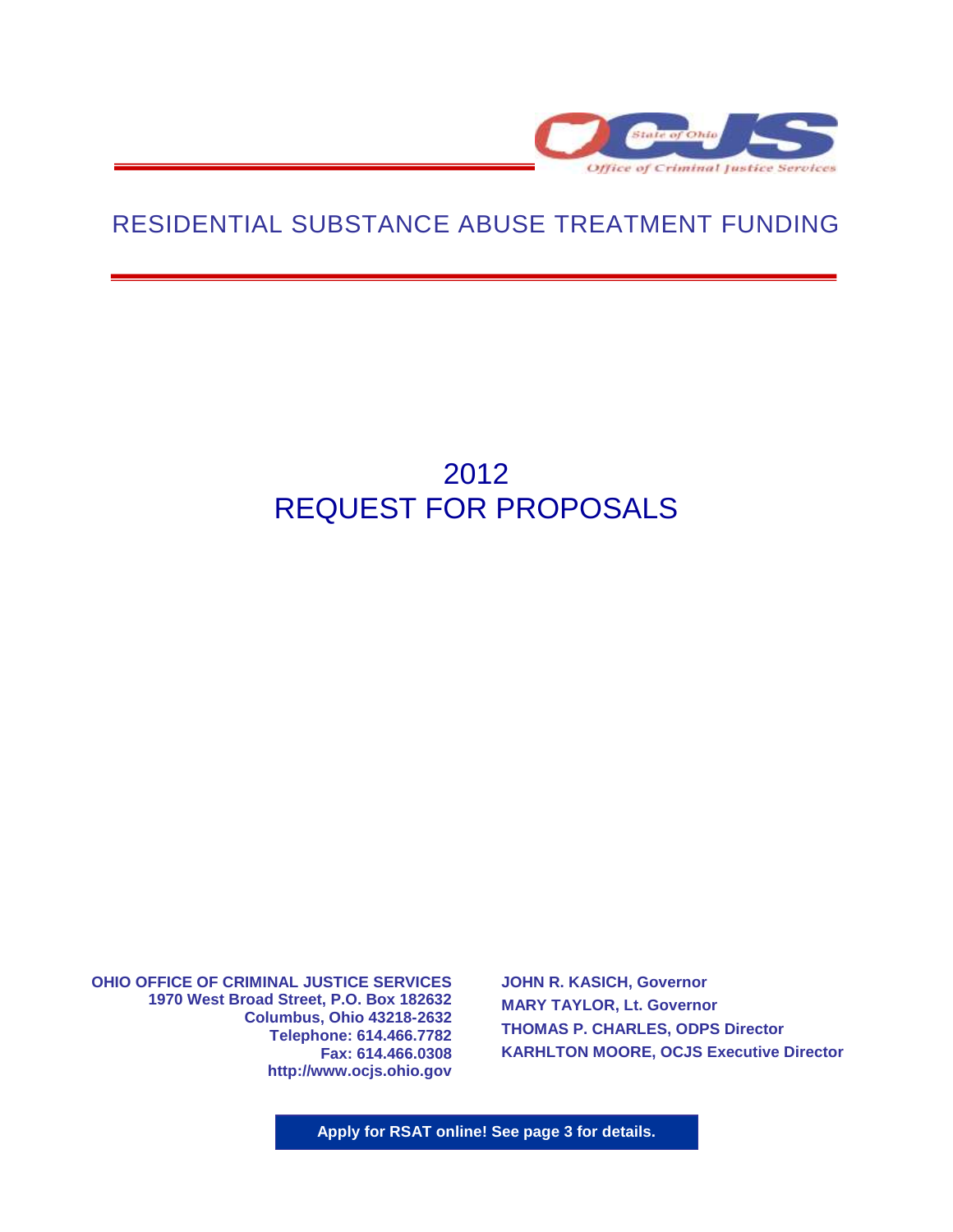# **OHIO OFFICE OF CRIMINAL JUSTICE SERVICES Residential Substance Abuse Treatment Program 2012 Request for Proposals T A B L E O F C O N T E N T S**

| Who is OCJS                             | 1                       |
|-----------------------------------------|-------------------------|
| <b>What to Expect</b>                   | $\mathbf{1}$            |
| Eligibility                             | 1                       |
| <b>Program Purpose and Requirements</b> | $\mathbf{1}$            |
| Length of Funding                       | $\overline{2}$          |
| <b>New and Continuation Projects</b>    | $\overline{2}$          |
| Match                                   | $\overline{2}$          |
| <b>Proposal Checklist</b>               | 3                       |
| <b>Format and Submission</b>            | 3                       |
| <b>Proposal Format</b>                  | $\overline{\mathbf{4}}$ |
| <b>Unallowable Costs</b>                | $\overline{7}$          |

**Residential Substance Abuse Treatment Program (RSAT) funds are federally administered by the U.S. Department of Justice, Corrections Program Office through the Omnibus Crime Control and Safe Streets Act of 1968, Title 1, Section 1001, as amended, Public Law 90-351, 42 U.S.C. 3796ff, et seq. RSAT funds must be used to increase resources otherwise unavailable, and cannot supplant state or local funds. State and local funds to projects may not decrease as a result of RSAT funding.**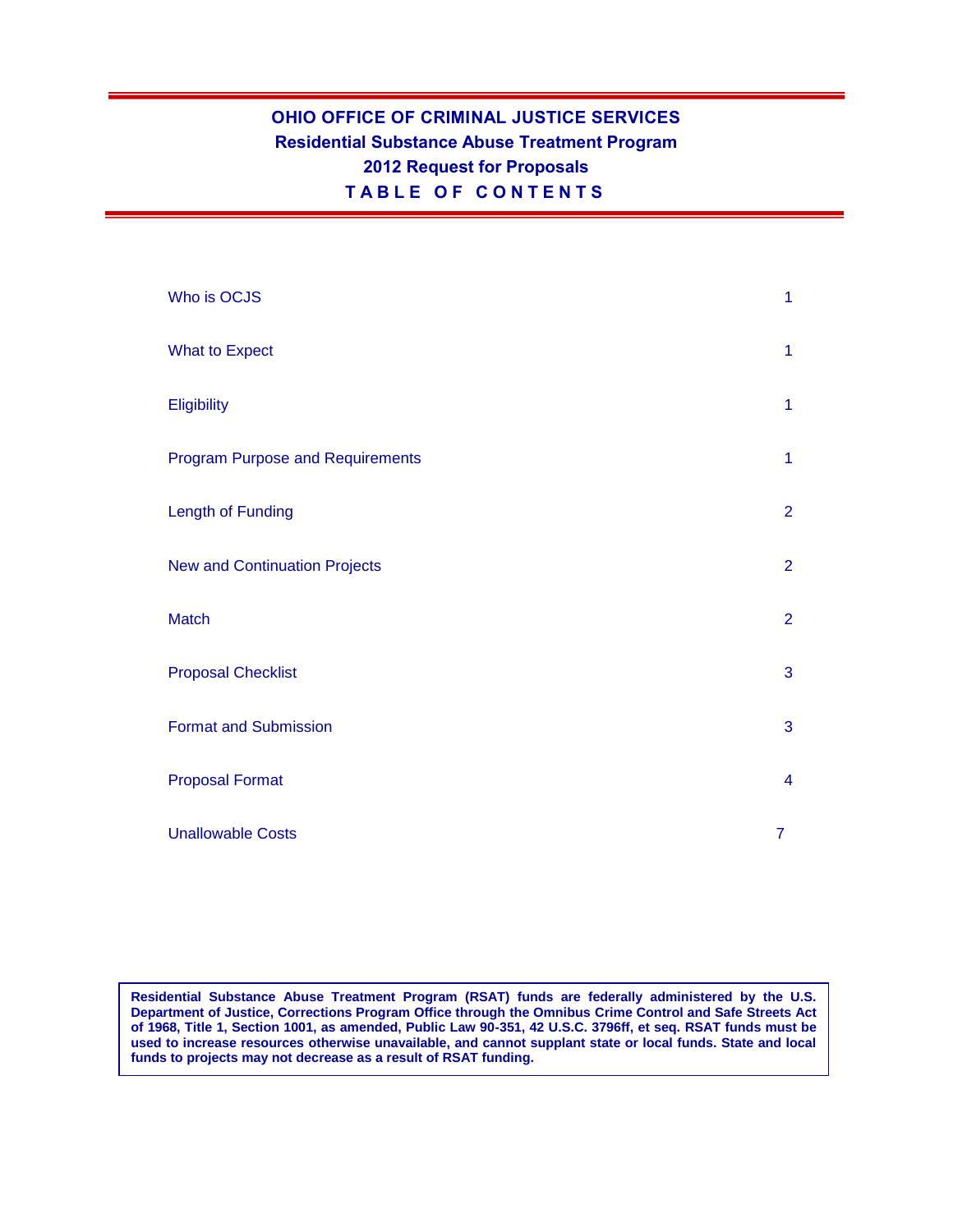# **WHO IS OCJS**

The Ohio Office of Criminal Justice Services (OCJS) is a division of the Ohio Department of Public Safety. By statute, OCJS is the lead justice planning and assistance office for Ohio, administering millions of dollars in state and federal criminal justice funding every year. OCJS also evaluates programs and develops technology, training, and products for criminal justice professionals and communities.

OCJS has been designated by Governor John Kasich to administer the FY 2012, Residential Substance Abuse Treatment Program for State Prisoners (RSAT). The RSAT funds are used to support treatment services in addition to the services the prison or jail is already required to provide.

#### **WHAT TO EXPECT**

**Application.** For technical assistance on any part of the RSAT application, call OCJS at: 614.466.7782, and ask to speak to your Grants Coordinator or e-mail: [BAMiller@dps.state.oh.us](mailto:BAMiller@dps.state.oh.us) and include the county where your projected is located.

Regional Contacts: www.ocjs.ohio.gov/grants.stm

**Review.** RSAT proposals will be competitively reviewed by OCJS. Project budgets will be reviewed to assure that costs directly relate to the project. Final funding recommendations are made by the OCJS Executive Director.

**Award.** Award notifications will be mailed to selected projects. Before final approval, projects must complete and return all required forms. Prior to funding, grantees will receive orientation information regarding funding conditions and grant management strategies. All awards will be for 12-months of funding, operating from July 1, 2012 through June 30, 2013.

# **ELIGIBILITY**

All RSAT applicants must have an organization, or subgrantee, that will serve as the fiduciary agent and assume overall responsibility for the grant. Eligible RSAT subgrantees include:

- 1. A unit of local government or council of governments. A unit of local government has legislative autonomy, jurisdiction, and authority to act in certain circumstances. Units of government include a city, county, township, or village. If two or more organizations jointly apply, they must designate one body to take the lead role and identify that agency's fiscal officer.
- 2. State agencies, state-supported universities.

#### **PROGRAM PURPOSE AND REQUIREMENTS**

RSAT funds assist state and local governments to develop and implement substance abuse treatment programs in state and local correctional and detention facilities. OCJS recommends applicants target high-risk offenders as program participants. The funds may be used to support treatment services in addition to the services the prison or jail is already required to provide. A minimum of 10 percent of Ohio's RSAT allocation must be available for local correctional and detention facilities for either of the two following program areas:

#### **Residential Substance Abuse Treatment**

- Six to 12 months in duration
- Residential correctional or detention facility
- Residents set apart from the general correctional population
- Focus on substance abuse problems of inmates
- Utilize urinalysis or other proven reliable forms of testing conducted
- Substantially focus on the substance abuse problems of the inmate
- Develop cognitive, behavioral, social, vocational, and other skills necessary to solve a substance abuse or related problem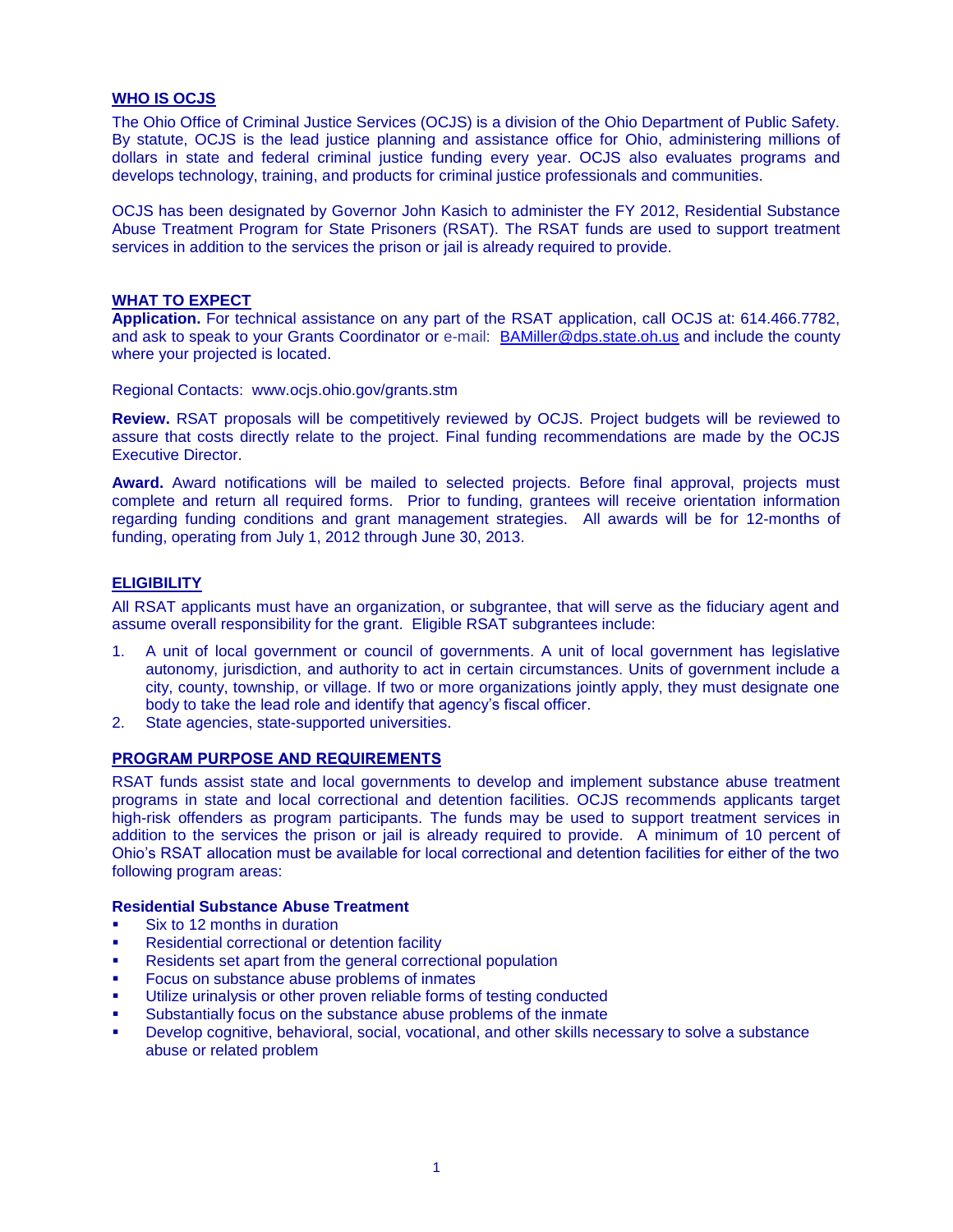### **Jail-Based Substance Abuse Treatment**

- Program must last at least three months
- Treatment population set apart from general correctional population if at all possible
- Focus on substance abuse problems of inmates
- Science-based
- Develop cognitive, behavioral, social, vocational, and other skills necessary to solve a substance abuse or related problem

# **LENGTH OF FUNDING**

Projects may apply for 12 months of funding, operating from July 1, 2012 to June 30, 2013.

### **NEW AND CONTINUATION PROJECTS**

A new project is one that has never received RSAT funding. If an agency submits an application for a project substantially similar to a previously awarded project, the project proposal is considered a continuation of the earlier program. New and continuation projects will compete equally for funding.

# **MATCH**

All projects receiving RSAT funds require a 25 percent cash or in-kind match. Subgrant funds may be used to support 75 percent of the total cost of each project. Other federal funds may not be used as match.

#### **Cash Match**

- State or local budget items or appropriations identified as binding commitments of project match
- Funds contributed from private sources including corporate or private donations
- Funds from the Housing and Community Development Act of 1974, 42 U.S.C. 5305, et. seq.
- Funds from the Appalachian Regional Development Act
- Project Income

#### **In-kind Match**

- Donations of expendable equipment, supplies, workshop or classroom materials, work space
- Monetary value of time contributed by professional, technical, skilled or unskilled personnel if services are an integral and necessary part of the project.

The value placed on donated services must be consistent with the compensation rate paid for similar work in the organization or labor market; loaned or donated equipment may not exceed its fair market value. Fringe benefits may be included if someone is actually paying those costs. Volunteer services must be documented and supported by the same methods used by the grant recipient for their own employees.

#### **Timing**

Matching contributions need not be applied at the exact time or in proportion to the obligation of the federal funds. However, the full matching share must be obligated by the end of the period for which the federal funds have been made available for obligation under an approved project. OCJS reserves the right to deny payment requests on approved programs pending documentation of the matching share.

# **PROPOSAL CHECKLIST**

Use the following checklist as a general guide for submitting RSAT proposals to OCJS. Please read through the entire application packet before completing and submitting proposals. **Applications failing to meet format and submission requirements will not be considered for funding.** 

- **Title Page**
- **Project Proposal** *with headings clearly marked*.
- **Executive Summary Page**

**APPLY ONLINE! RSAT applicants may apply for OCJS grants online at: [https://portals.ocjs.ohio.gov/og](https://portals.ocjs.ohio.gov/ogss/login.aspx)**

#### **[ss/login.aspx](https://portals.ocjs.ohio.gov/ogss/login.aspx)**

- **1. Register for a username and password.**
- **2. Work on your grant over an extended period of time, saving changes until you're ready to preview and submit your final proposal to OCJS.**
- **3. Print an e-confirmation of your RSAT submission.**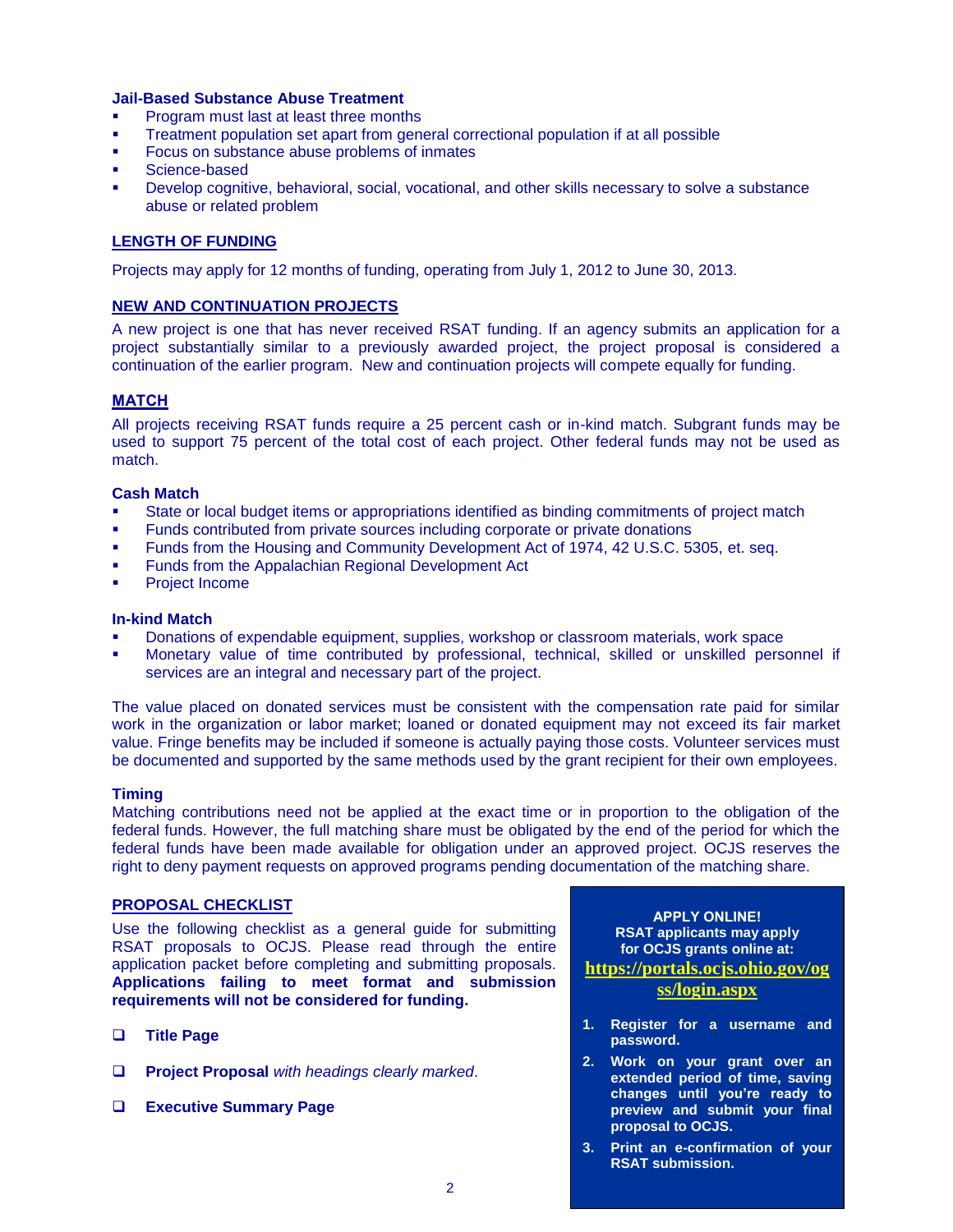- **Detailed Budget Application**
- **FFATA Requirement form**
- **CCR Profile and DUNS Number**
- **Collaboration Board Letters**

# **FORMAT AND SUBMISSION**

- If applying online, visit: [https://portals.ocjs.ohio.gov/ogss/login.aspx.](https://portals.ocjs.ohio.gov/ogss/login.aspx) Online proposals must be electronically submitted by **5 p.m**. on **November 30, 2011**. **Late applications will not be reviewed or considered for funding.**
- $\Box$  Projects that are not able to apply online must submit a waiver stating why they could not submit their application online. For those applicants who submit a waiver, proposals may not exceed six pages. Proposals should be single-sided pages, 12-point font, double-spaced, with one-inch margins. Required forms, including budget pages, do not count as part of the six-page total. Submit a total of six proposal packets. All parts of the proposal, including the Title Page, Project Proposal, Executive Summary Page, Budget Form, FFATA Requirement form and CCR Profile and DUNS number and Budget Form must be submitted at the same time. Use binder clips only on applications. Please do not fax any part of the proposal. Proposals must be postmarked or received by OCJS by **5 p.m.** on **November 30, 2011**. **Applications failing to meet format and submission requirements will not be considered for funding.**
	- Mail or deliver proposals to: **Ohio Office of Criminal Justice Services 1970 West Broad Street, P.O. Box 182632 Columbus, Ohio 43218-2632 Attention: Project Control**
- **Federal Funding Accountability and Transparency Act (FFATA) Requirements.** The Federal Funding Accountability and Transparency Act (FFATA) was signed on September 26, 2006. FFATA legislation requires information on federal awards (federal financial assistance and expenditures) be made available to the public via a single, searchable website. **All OCJS applicants will be required to fax a copy of the CCR profile that includes the DUNS number and complete the FFATA Requirement form [\(http://www.ocjs.ohio.gov/grant\\_forms.stm](http://www.ocjs.ohio.gov/grant_forms.stm)** *See FFATA Requirement Form***) to (614) 466-0308 no later than the November 30, 2011 application deadline.**
- For technical assistance on any part of the RSAT application, call OCJS at: 614.466.7782, and ask to speak to your Grants Coordinator or email [BAMiller@dps.state.oh.us](mailto:BAMiller@dps.state.oh.us) and include the county where your projected is located.

**OCJS is currently in the process of developing a new grant management information system. With future solicitations, all applicants will be required to submit applications electronically. Hard copy applications will no longer be permitted. Additional information will be forthcoming with implementation of the new system.**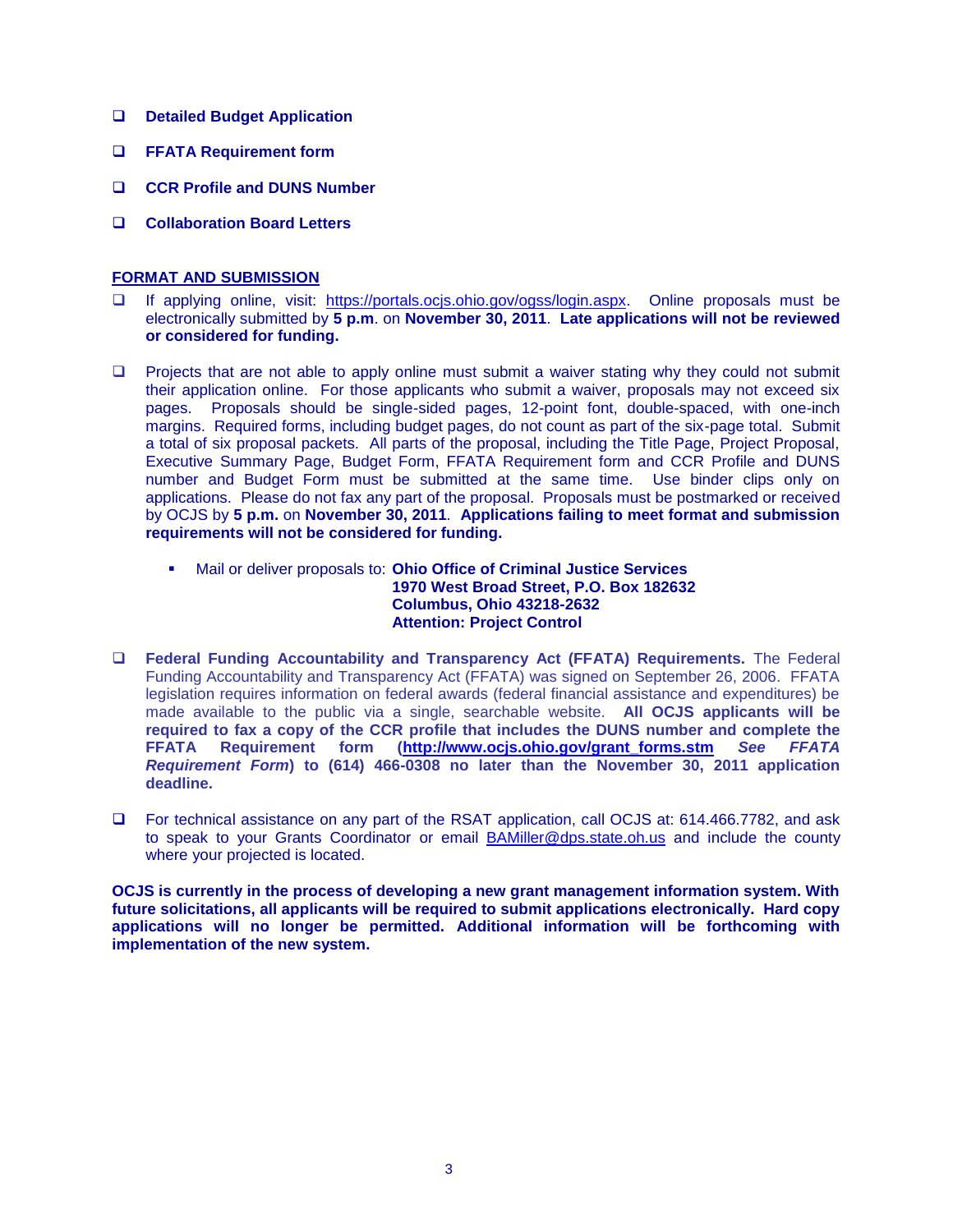# **PROPOSAL FORMAT**

All RSAT proposals must use the following bold, underlined headings in the same order as presented. Please respond to each bulleted question. Proposals may not exceed six pages.

# **Problem Statement and Target Population**

Describe the problem or issue to be addressed, and its impact on the community. Application will be evaluated as to how effectively it:

- Clearly describes the problem, justifies the need for assistance, and relates the problem and the need for assistance to the scope of the Residential Substance Abuse Treatment (RSAT) Program. The Problem Statement should clearly identify the existing substance abuse problems of the population to be served and provide data that document the extent of the problem. Discuss short and/or long-term consequences for the community if the problem is not addressed.
- Clearly describes the target population to be served in terms of population size and demographic characteristics, including how the population will be set apart from the general correctional population. It should provide the rationale for why the target group was selected.
- Identifies other resources in the community that are available to continue to help address the problem once the inmate is released from the institution. If none exist, applicant should discuss the gaps in services and link how the proposed project will help alleviate those gaps.

### **Project Description**

Describe the planned response that includes a description of the scope and detail of how the proposed project will address the problem identified in the problem statement and target population section of the application. Application will be evaluated as to how effectively it:

- Adheres to the RSAT best practices model of treatment that utilizes a cognitive behavioral treatment approach with variable intensity of services and supervision focused on targeting the criminogenic behaviors of moderate to high-risk offenders that is based on specific offender needs.
- Identifies the treatment model to be used and describes the proposed activities associated with the approach to be taken and clearly demonstrates how they will address the identified problem. Any client admission or exclusion criteria for the project, the anticipated average length of stay, and how drug testing will be used should be discussed. The approach should seem logical given the characteristics and needs of the target population discussed in the problem statement and target population section of the application.
- Discusses the initial and ongoing assessment process to be used to determine client needs. Any specific instruments or tools to be used along with any evidence to support the rationale for choosing that particular instrument/tool and how it is based on the demonstrated effectiveness should be discussed and identified.
- Identifies and discusses the sanctions and/or rewards, if any, to be used in the program.
- Identifies how success will be defined and measured for the program. Applications should clearly identify what, if any, aftercare services will be provided to program participants once they have left the correctional facility.

# **Project Objectives**

Describe the outcomes or changes anticipated as a result of the proposed project. The achievement of the objectives should provide an outcome that reflects a measurable change for the target population due to the services offered by the program. Provide two objectives, with performance indicators and baseline numbers that further the RSAT Program Goal.

# **RSAT Program Goal: To have offenders return to the community and maintain a healthy lifestyle.**

Application will be evaluated on how effectively it: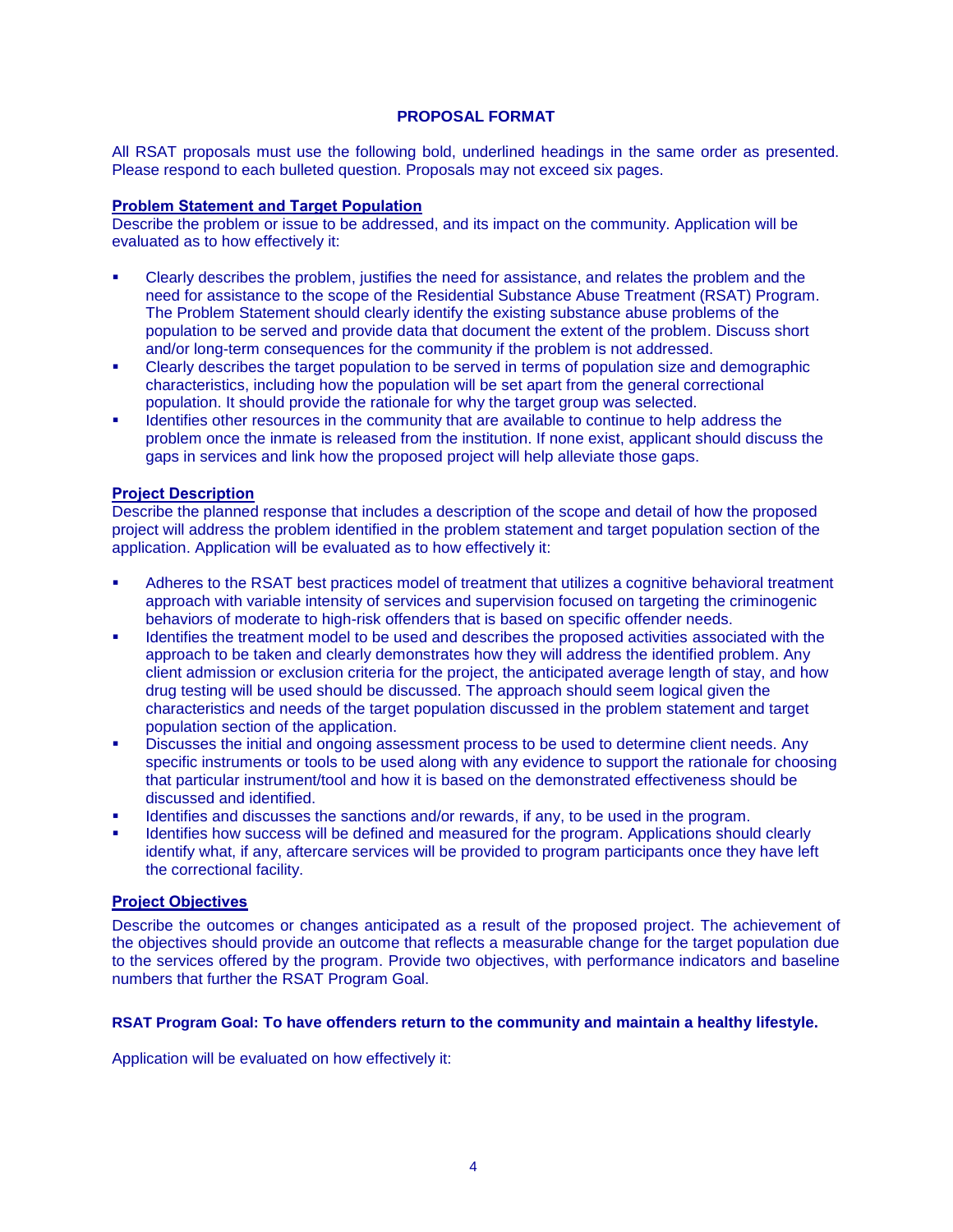Clearly identifies project outcomes (measured change as a result of implementing the proposed project), performance measures (how you will measure that change, what instruments and/or tools are to be used, etc.), and any baseline data that might exist. The project outcomes should reflect an appropriate amount of change anticipated or accomplishments that are logical and clearly linked to the identified problem and the proposed approach/response as discussed in the previous sections of the application.

| <b>EXAMPLES</b>    | <b>OBJECTIVE</b><br><b>Measure of change that will</b><br>result from the proposed<br>program during project period. | <b>PERFORMANCE INDICATOR</b><br>Information collected to<br>document expected changes.         | <b>BASELINE NUMBER</b><br>Number documenting what<br>occurred during the past year. |
|--------------------|----------------------------------------------------------------------------------------------------------------------|------------------------------------------------------------------------------------------------|-------------------------------------------------------------------------------------|
| <b>OBJECTIVE 1</b> | To reduce by 80% the number of<br><b>RSAT clients committing new</b><br>crimes by June 30, 2011.                     | <b>Number of RSAT clients</b><br>committing new crimes.                                        | During 2009, 33% of RSAT<br>clients committed new crimes<br>while in the program.   |
| <b>OBJECTIVE 2</b> | To reduce by 50% cocaine use<br>among RSAT clients by June 30,<br>2011.                                              | <b>Number of RSAT clients with</b><br>positive drug screens for<br>cocaine while in treatment. | During 2009, 20% of the RSAT<br>clients tested positive for<br>cocaine use.         |

# **Timeline and Activities**

Describe how the project activities and objectives will be reasonably achieved in the given project period. Application will be evaluated as to how effectively it:

- Presents a comprehensive, thorough timeline that specifies what program activities will be completed, who (individuals and organizations) will do it, and when it will be accomplished. The timeline should be reasonable given the nature of the problem, the target population, and the approach/response discussed in earlier sections of the application.
- If applicable, include any other deliverables that will be created and/or used throughout the project.

# **Organization and Staff Capacity**

Describe the history and accomplishments of the organization responsible for implementing the project. Identify any key staff including a project director who will be responsible for all administrative and programmatic issues, including correspondence between the project and OCJS. Application will be evaluated as to how effectively it:

- Clearly identifies the mission, history, and accomplishments of the organization responsible for implementing the grant. Application should clearly demonstrate that the organization has the capacity to administer grants of similar size and scope. Applicant should demonstrate that they have adequate resources (i.e. personnel/staff, infrastructure to support additional program, computers, software, etc.) to successfully implement the program.
- clearly identifies the qualifications of key staff, including volunteers, and shows that successful completion of the project is realistic given the qualifications of key staff. In cases where positions have not been filled, the applicant should clearly describe a reasonable approach and criteria to hire experienced and qualified staff.

# **Collaboration Boards**

Collaboration Boards are an essential part of the funding process to help projects achieve their goals and objectives. Collaboration Boards should provide oversight as well as collaboration. Collaboration Boards must conduct meetings at least quarterly and keep minutes of discussion items. Describe the collaborative effort between the applicant and other organizations. Application will be evaluated as to how effectively it: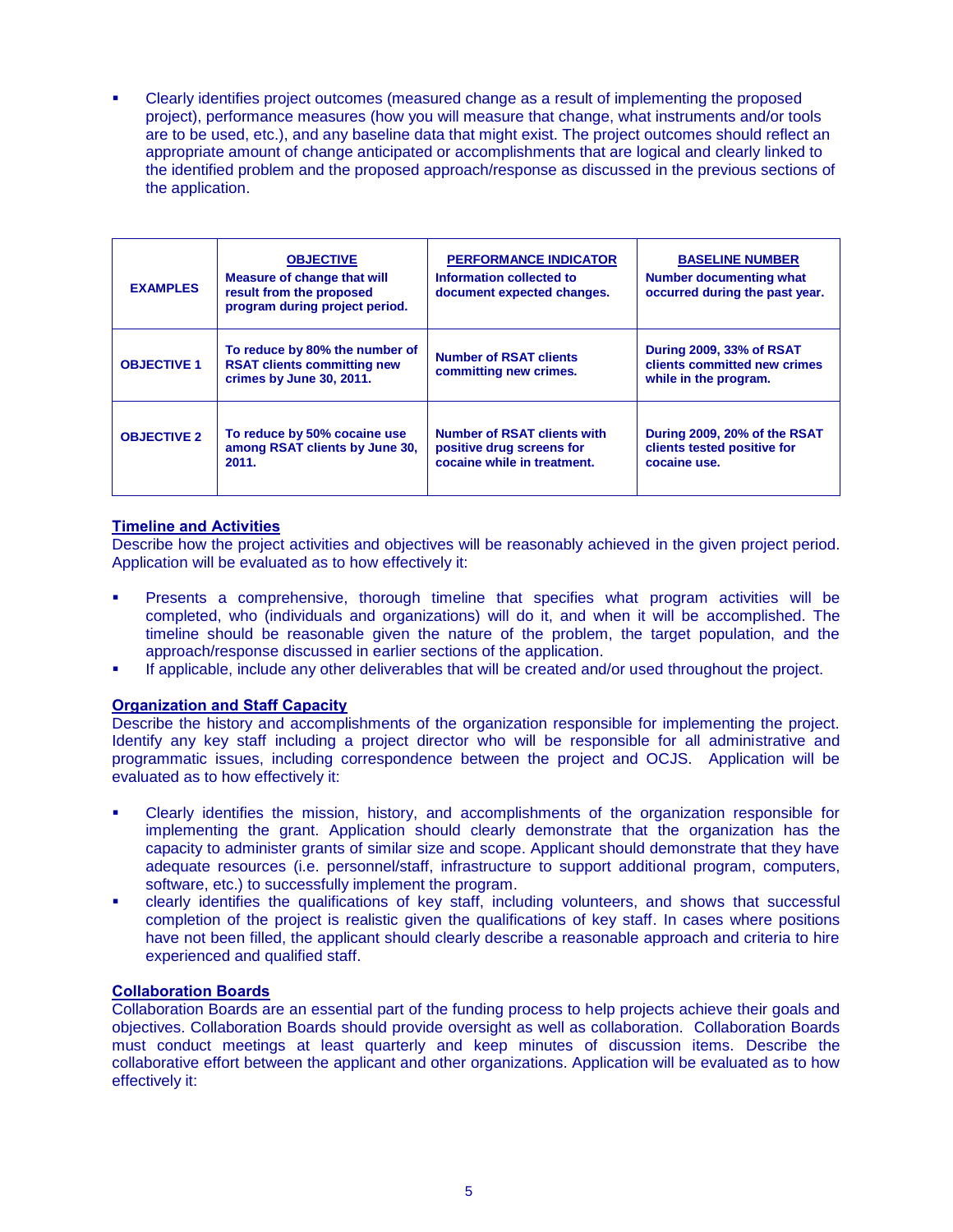- Describes the extent and nature of the collaborative effort and how the role and function of each organization will support the overall goal of the project. Partner agencies should be clearly identified and clearly linked with their role and function within the collaborative group.
- Provides details describing the management of the collaborative group. The applicant should be able to document when quarterly meetings will be held, how members will be notified of upcoming meetings, and the process for distributing and maintaining records of minutes of meetings.
- Describes how the collaborative group will work together to achieve project goals and objectives.

Applications must include commitment letters from all Collaboration Board members. Letters must be submitted on the collaboration board member's letterhead and detail each agency's role and commitment as a partner within the proposed project. A roster detailing the board membership must also be included. \*If applying on-line the letters can be faxed to 614.466.0308. When faxing the letters please make sure the OCJS grant number is included on all letters.

### **Budget**

Describe any costs associated with implementing the program. Application will be evaluated as to how effectively it:

- Presents a clear and detailed budget with a narrative that clearly explains and justifies the budget information.
- Justifies the costs of the proposed program and the costs are considered reasonable in view of the types and range of activities to be conducted, the number of participants to be served, and the expected results and benefits.
- Clearly states how the match funds will be used and the source of the match funds.